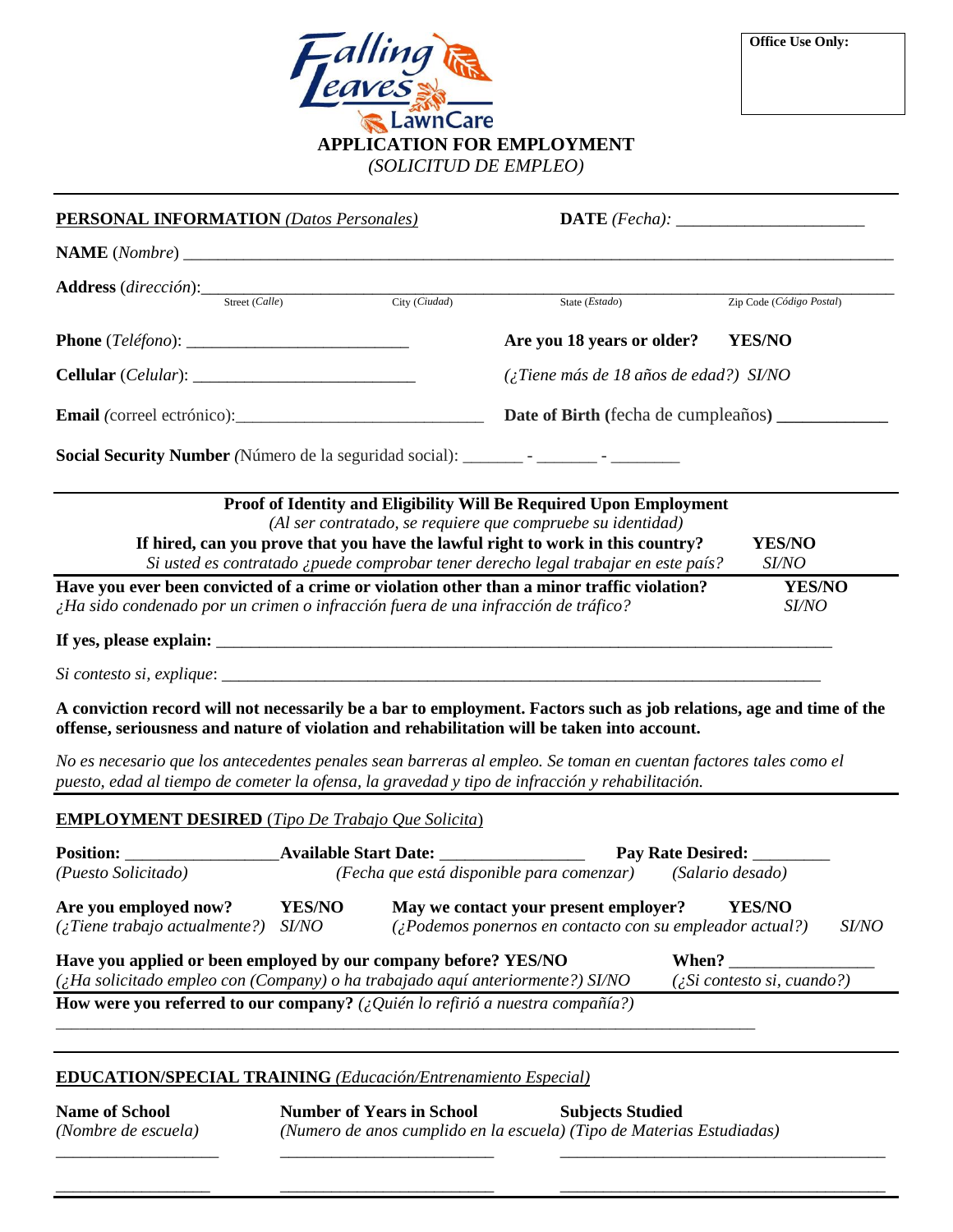## **What are you available to work?** *(Cual es su tiempo disponible para trabajar?)*

 **Full Time** *(Tiempo completo)* \_\_\_\_\_\_  **Part Time** (*Tiempo parcial)* \_\_\_\_\_\_

**If part time, what hours would you be available?** *(¿Si es tiempo parcial, que horas estará disponible?)* \_\_\_\_\_\_\_\_\_\_\_\_\_\_\_\_\_\_\_\_\_\_\_\_\_\_\_\_\_\_\_\_\_\_\_\_\_\_\_\_\_\_\_\_\_\_\_\_\_\_\_\_

## **FORMER EMPLOYERS** *(TRABAJOS ANTERIORES)* **Most recent first** *(El Más Reciente Primero)* **We plan to contact references** (Tenemos previsto contactar referencias)

| Dates (month/year)       | <b>Company Name</b>     | <b>Salary</b> | <b>Position</b>   | <b>Reason for leaving</b>                   |
|--------------------------|-------------------------|---------------|-------------------|---------------------------------------------|
| $(Fechas-Mes/Ano)$       | (Nombre de la Compañía) | (Su el do)    | (Puesto)          | (Por que dejo el trabajo)                   |
|                          |                         |               |                   |                                             |
| <b>Work References</b>   | <b>Company Name</b>     | <b>Phone#</b> | <b>Email</b> info | <b>Supervisor Name</b>                      |
| (Referencias de trabajo) | (Nombre de la Compañía) | (Teléfono)    |                   | (correel ectrónico) (Nombre del supervisor) |
|                          |                         |               |                   |                                             |

#### **MILITARY SERVICE** *(Servicio Militar)*

| <b>Branch of Service &amp; Serial Number</b> | <b>Present Selective Service Classification</b> | <b>Rank at Discharge</b>    |
|----------------------------------------------|-------------------------------------------------|-----------------------------|
| (Sucursal de Servicio y No. de serie)        | (Presente Clasificación Selectiva de Servicio)  | (Rango al ser dado de alta) |
|                                              |                                                 |                             |

**List Duties/Special Training** *(Deberes de lista/Formación especial)*:

| Your position might require driving, so please complete this section. (Si el puesto requiere que conduzca, |               |                              |               |  |  |  |
|------------------------------------------------------------------------------------------------------------|---------------|------------------------------|---------------|--|--|--|
| favor de llenar esta sección)                                                                              |               |                              |               |  |  |  |
| <b>Drivers License #:</b>                                                                                  | <b>State:</b> | CDL:                         | <b>Class:</b> |  |  |  |
| (Numero de Licencia para Conducir)                                                                         | (Estado)      | (Licencia Comercial) (Clase) |               |  |  |  |
| List any moving violation tickets received in the past (3) years:                                          |               |                              |               |  |  |  |

\_\_\_\_\_\_\_\_\_\_\_\_\_\_\_\_\_\_\_\_\_\_\_\_\_\_\_\_\_\_\_\_\_\_\_\_\_\_\_\_\_\_\_\_\_\_\_\_\_\_\_\_\_\_\_\_\_\_\_\_\_\_\_\_\_\_\_\_\_\_\_\_\_\_\_\_\_\_\_\_\_\_\_\_\_\_\_\_\_

*(Anote cualquier infracción de tráfico o multa recibida en los últimos 3 anos)* \_\_\_\_\_\_\_\_\_\_\_\_\_\_\_\_\_\_\_\_\_\_\_\_\_\_\_

# **\*Note: By law, depending upon size of vehicle you may be required to drive, a physical exam may be required which may include drug testing.**

*\*Nota: Por la ley, dependiendo del tamaño del vehículo que usted va a conducir, es posible que se requiera someterse a un chequeo físico, lo cual incluiría una prueba de drogas.*

\_\_\_\_\_\_\_\_\_\_\_\_\_\_\_\_\_\_\_\_\_\_\_\_\_\_\_\_\_\_\_\_\_\_\_\_\_\_\_\_\_\_\_\_\_\_\_\_\_\_\_\_\_\_\_\_\_\_\_\_\_\_\_\_\_\_\_\_\_\_\_\_\_\_\_\_\_\_\_\_\_\_\_\_\_\_\_\_\_\_\_\_\_\_\_\_\_\_

\_\_\_\_\_\_\_\_\_\_\_\_\_\_\_\_\_\_\_\_\_\_\_\_\_\_\_\_\_\_\_\_\_\_\_\_\_\_\_\_\_\_\_\_\_\_\_\_\_\_\_\_\_\_\_\_\_\_\_\_\_\_\_\_\_\_\_\_\_\_\_\_\_\_\_\_\_\_\_\_\_\_\_\_\_\_\_\_\_\_\_\_\_\_\_\_\_

## **What foreign languages do you speak, read and/or write?**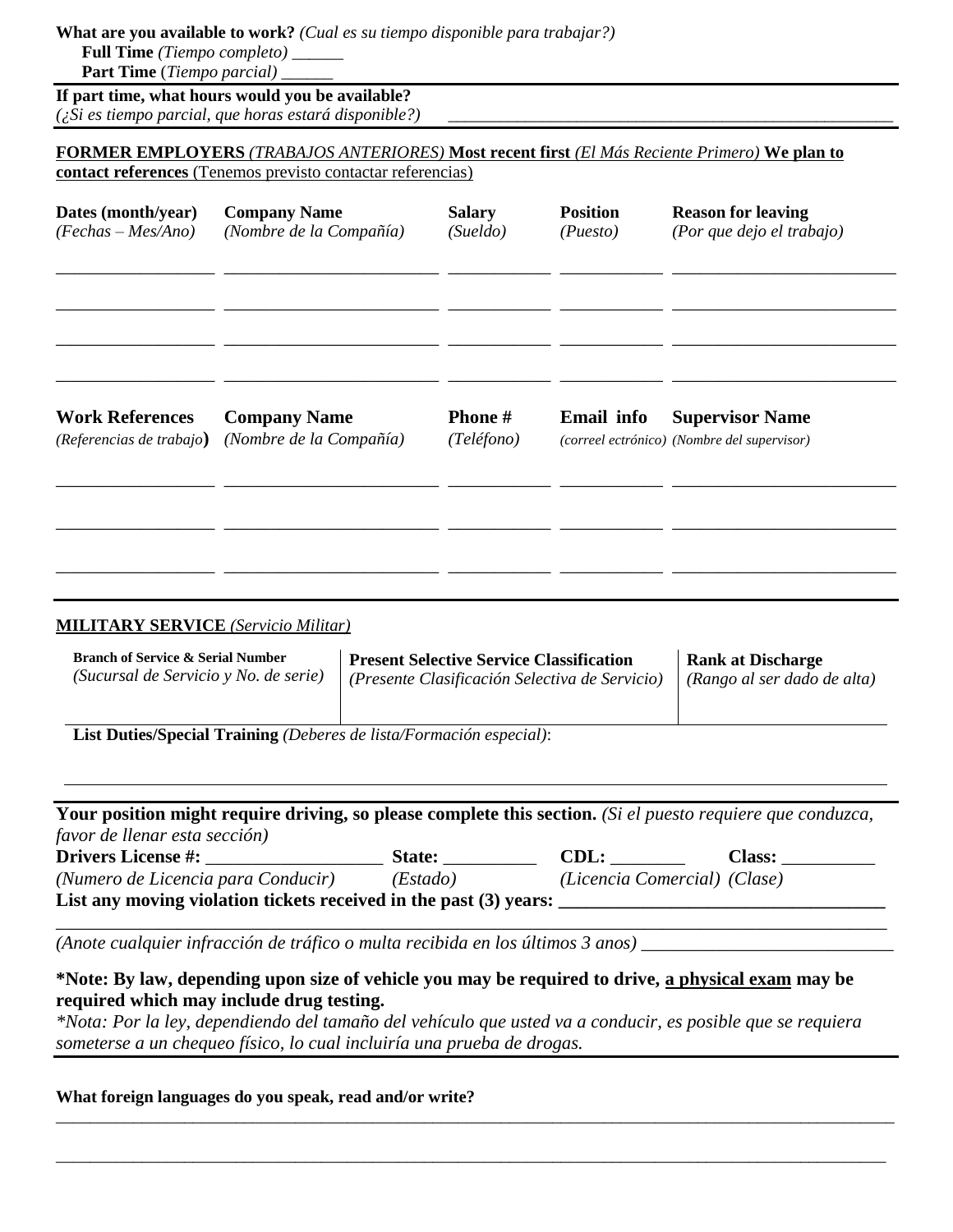# **AGREEMENT**

The facts set forth above in my application for employment are true and complete. I understand that false statements or omission of information on this application or any other employment form may lead to dismissal or denial of employment. You are hereby authorized to make any investigation of my personal history, financial, criminal, credit and motor vehicle records through any investigative or credit agencies or bureaus of your choice. You are also authorized to administer personality profile tests and verify my background. A criminal record or sentence is not an automatic disqualification for employment. I agree to submit to any drug or alcohol testing prior to or after employment and I agree to submit to a medical evaluation, if required.

In making this application for employment, I also understand that an investigative consumer report may be made whereby information is obtained through personal interviews with my neighbors, friends or others with whom I am acquainted. This inquiry includes information as to my character, general reputation, personal characteristics and mod of living. I understand that I have the right to make a written request within a reasonable period of time to receive additional, detailed information about the nature and scope of this investigative consumer report. In exchange for the consideration of my employment application by this company, I hereby release and forever discharge the company (including its directors, officers, employees and agents) and my past and/or present employers (their directors, officers, employees and agents) from any liabilities which may result from an investigation of my past and/or present employment or from the disclosure of such information. I authorize the use of any information in this application to verify my statements, and I authorize the past employers, doctors, all references and any other persons to answer all questions asked concerning my ability, character, reputation and previous employment record.

I understand that if my application is accepted that employment with this company at all times is employment "at will." It is further understood that this "at will" relationship may not be changed by any written document, verbal statements, or by conduct unless such change is specifically acknowledged by an authorized executive of the company. I further understand that my "at will" employment may be terminated at any time by myself or the company and includes no guarantee, contract or promise of employment for any specific length of time. I understand that the first ninety (90) days of employment is a new hire introductory period.

## *ACUERDO*

*Los hechos expuestos anteriormente en mi aplicación de empleo son ciertos y completos. Entiendo que declaraciones falsas u omisión de información en esta aplicación o cualquier otro documento de empleo puede conllevar a la pérdida o negación del empleo. Usted está autorizado a realizar cualquier investigación de mi historia personal, financiera, criminal, crediticia, documentos de vehículos automotores a través de cualquier agencia de investigación o crediticia o el departamento de su escogencia. Usted está también autorizado para administrar un examen de perfil de personalidad y verificar mi pasado. Un archivo criminal o sentencia no es una descalificación automática de empleo. Yo acepto someterme a un examen de drogas o alcohol prioritario o posterior al empleo y acepto someterme a una evaluación médica.*

*Presentando esta aplicación de empleo, también entiendo que un reporte de investigación al consumidor podría ser efectuado donde la información es obtenida a través de entrevistas personales con mis vecinos, amigos u otros quienes me conocen. Este cuestionario incluye información con respecto a mi carácter, reputación general, características personales y modo de vida. Entiendo que tengo el derecho de hacer una petición por escrito, dentro de un periodo de tiempo razonable para recibir información adicional detallada, acerca de la naturaleza y alcance de este reporte al consumidor. A cambio de que se considere mi aplicación de empleo por esta compañía, yo, aquí, libero y descargo a la compañía (incluyendo sus directores, oficiales, empleados y agentes) y mis pasados y presentes empleadores (sus directores, oficiales, empleados y agentes) de cualquier responsabilidad que pueda resultar de una investigación de mi pasado y/o presente empleo o de la exposición de tal información. Autorizo el uso de cualquier información en esta aplicación para verificar mis declaraciones, y autorizo a mis pasados empleadores, doctores, a quienes mencione como referencias y cualquier otra persona para responder todas las preguntas con respecto a mi habilidad, carácter, reputación y previos documentos de empleo.*

*Entiendo que si mi aplicación es aceptada, este empleo con esta compañía es un empleo "a voluntad." Se entiende además, que esta relación "a voluntad" no puede ser cambiada por un documento escrito, declaración verbal, o por una conducta a menos que tal cambio sea específicamente conocido por un ejecutivo autorizado de la compañía. Además, entiendo que mi empleo "a voluntad" puede ser terminado en cualquier momento por mi mismo o por la compañía y no incluye garantía, contrato o promesa de empleo por ningún periodo de tiempo especifico. Entiendo que los primeros 90 días de empleo, son un periodo introductorio como nuevo empleado.*

| <b>DATE</b> | <b>SIGNATURE:</b> |
|-------------|-------------------|
| (Fecha)     | <i>irma</i>       |

**Thank you for considering Falling Leaves Lawn Care for employment** *Gracia por considerar a Falling Leaves Lawn Care para el emple*

**THIS IS A DRUG FREE WORKPLACE**